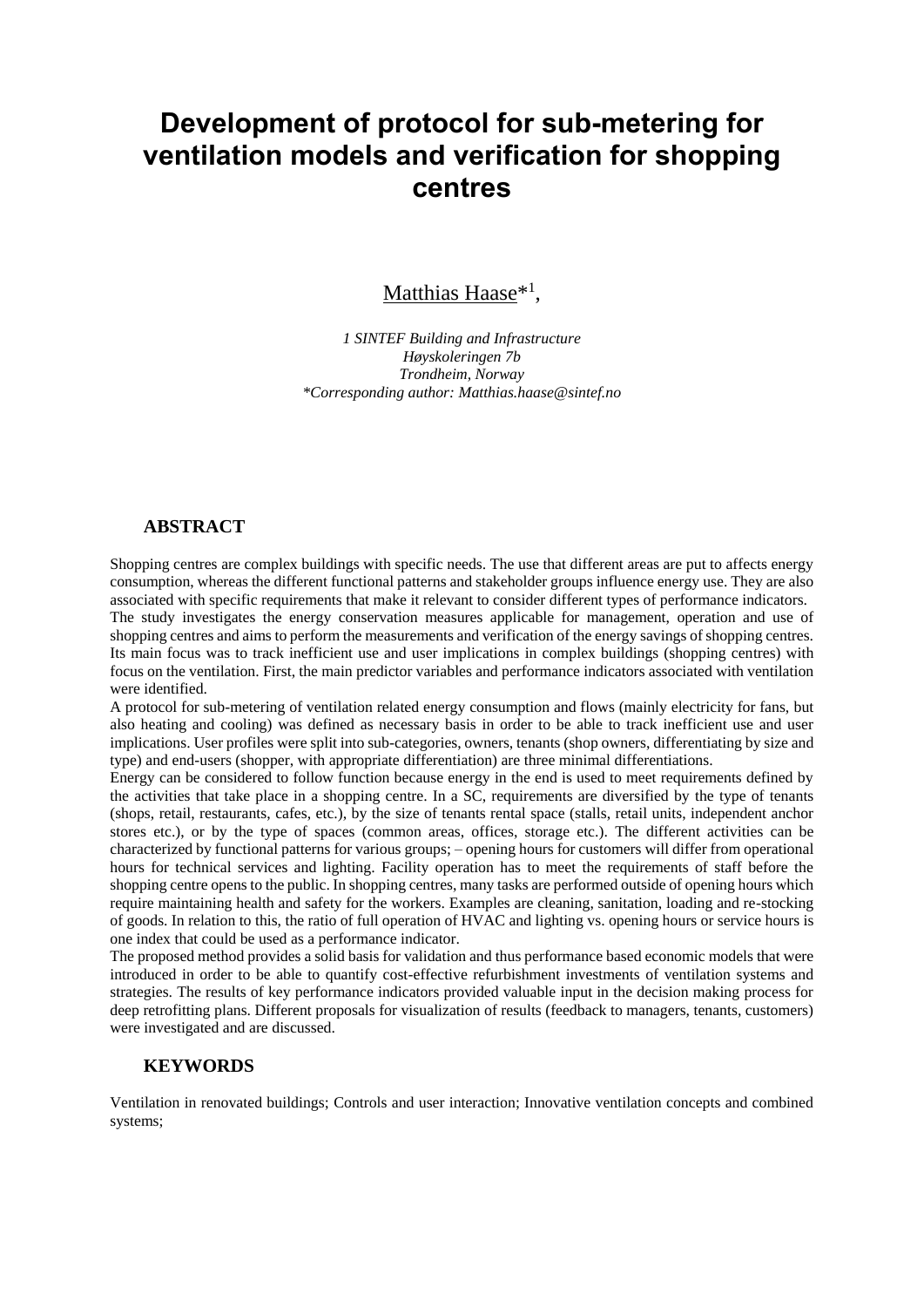# **1 INTRODUCTION**

In the re-cast of the Energy Performance of Buildings Directive (EPBD) adopted in May 2010, a benchmarking mechanism for national energy performance requirements was introduced. The EPBD recast required the Commission to establish a comparative methodology by 30 June, 2011. Ecofys conducted a study in 2011 for European Council for an Energy Efficient Economy (eceee) to determine cost-optimal levels to be used by Member States for comparing and setting these requirements (B oermans et al. 2011). The report aimed to contribute to the ongoing discussion in Europe around the details of such a methodology by describing possible details on how to calculate cost optimal levels and pointing towards important factors and effects. This report gives suggestions regarding the implementation of the EU directive 2010/31/EU and disseminates the acquired information and knowledge. The revised Energy Performance in Buildings Directive (EPBD) 2010/31/EU calls for a calculation of the cost optimal energy standards and renovation standards. Cost optimal calculations can often be too short-sighted to deal with the urgent need for societal answers to the climate change challenges and can risk underestimating the potential for energy renovations in the building sector. The calculation should be informed by a long term cost effective figure of reaching a certain energy efficiency target which sufficiently contributes to mitigating climate change (EEB, 2010). Life-cycle costing based on net present value (NPV) provides a sound basis for the development of a common methodology for calculating costoptimal levels of renovation.

Shopping centres are not interchangeable with other kinds of complex buildings, such as office blocks, hospitals or schools. The character of shopping centres, form, function, usage, and users has implications for energy use. To support the understanding of what causes the main inefficiencies in energy usage and how to develop the best solutions sets, a definition of shopping centres was developed, based on existing literature.

The definition chosen in this study describes a shopping centre as "*a formation of one or more retail buildings comprising units and 'communal' areas which are planned and managed as a single entity related in its location, size and type of shops to the trade area that it serves*" (Bointner et al. 2015).

The definition gives an indication of the main form and function in shopping centres. In addition, location, type of development, the size and the GLA, the type of anchor stores and the trip purpose are all aspects that have been used to indicate the needs that a shopping centre serves within social and physical context, these are presented in Table 1. Climate and regional differences have implications for retrofitting practice and the definition and supporting table present climatic and regional differences and are registered in the description of ten representative reference buildings (Bointner et al. 2015).

In general, the shopping centre industry is used to key performance indicators (KPIs). Example of KPI for a Shopping centre real estate company are: Total property return, Occupancy, Like-for-like, NRI (net rental income) and Growth in EPS (earnings per share). This work will identify the main predictor variables and performance indicators found in shopping centres in a context with user and occupant expectations and requirements. Form follows function to a large degree in shopping centres. However, the needs of retail activity and the requirements associated with the different stakeholders and their typical functional patterns actively influence shopping centre architecture and energy consumption (Haase et al. 2015; Woods et al. 2015).

# **2 METHOD**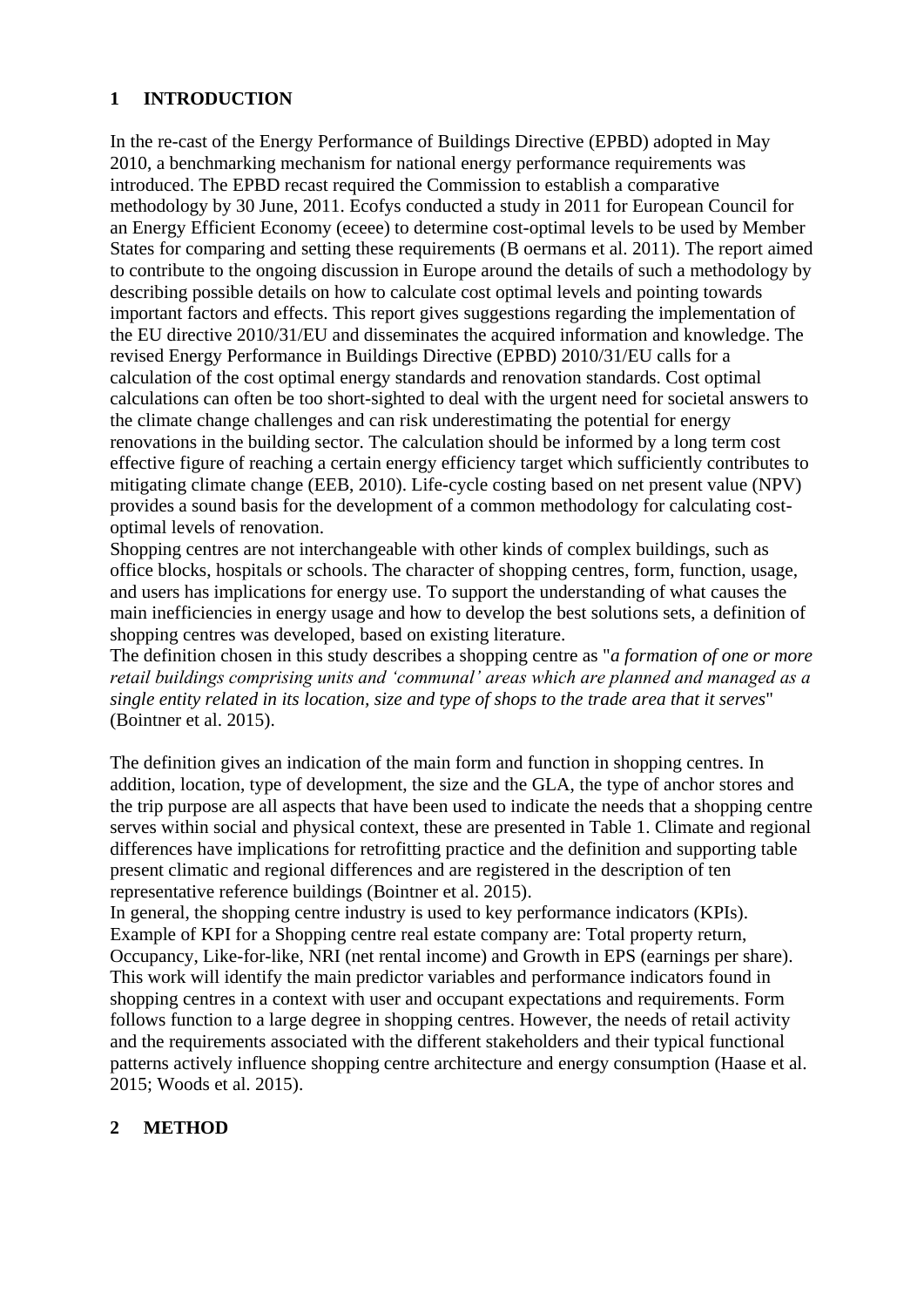The paper develops performance indicators based on the technical functionality of shopping centre architecture, for example flexibility and universal design, in short meeting user needs. Subsequently, predictor variables and performance indicators associated with several aspects were examined.

The IPMVP Volume III focuses on energy savings in new constructions where Volume I mainly refers to retrofit constructions. The fundamental difference between M&V in new and retrofit construction is related to the baseline. The baseline in a retrofit project is usually the performance of the building or system prior to modification. This baseline physically exists and can therefore be measured and monitored before the changes are implemented. In new construction the baseline is usually strictly hypothetical; it does not physically exists, and therefore cannot be measured or monitored. A new construction baseline can be defined or characterized by code or regulations, common practice, or even the documented performance of similar constructed buildings.

Energy codes and standards can provide a convenient, clearly defined, and consistent baseline in order to ensure appropriateness. Whole building energy simulation tools in particular require high level of design detail for proper analytical rigor, requiring a fairly well-developed design of the building. M&V requires baselines that are consistent and repeatable, or that can at least be readily adjusted to allow performance comparisons on a broader scale. An accurate determination of energy savings is a key condition for long term success of

energy management projects. Energy savings are determined by comparing measured energy use before and after implementation of an energy saving measurements.

To perform these kinds of analysis, it is necessary to:

Identify the market segments and the segmentation of the current energy performance requirements (different requirements for different building types) where applicable; define and select a sufficient number of reference buildings that are characterised by their functionality, characteristics and regional conditions, including indoor and outdoor climate conditions; specify packages of energy saving- energy efficiency- and energy supply measures to be assessed; assess the corresponding energy-related investment costs, energy costs and other running costs of relevant packages applied to the selected reference buildings; use, when appropriate, the established reference buildings and relevant packages to identify, using the same methodology, cost-optimal energy performance requirements for building elements and technical building systems.

#### **3 RESULTS**

The results are divided into architectural, energy flows and protocol issues, discussed in the following sub-sections.

#### **3.1 Architecture, typology and layout of shopping centres**

Architecture encompasses technology, functionality and aesthetics. In this section, architectural form has been considered in context with user and occupant expectations and requirements to build a basis for energy performance indicators that relates to shopping centre form, layout, users requirements and cultural context. There are different types of shopping centres (see **Error! Reference source not found.**) and there is a typology associated with the usage that different areas in shopping centres are put to, functional patterns and stakeholder groups are associated with the areas. The different shopping centre types and typologies may vary according to for example size and use, for example it may be expected that speciality centres will have smaller circulation areas and less storage space than regional centres, and some centres do not have restaurants, staff rooms or atriums [2].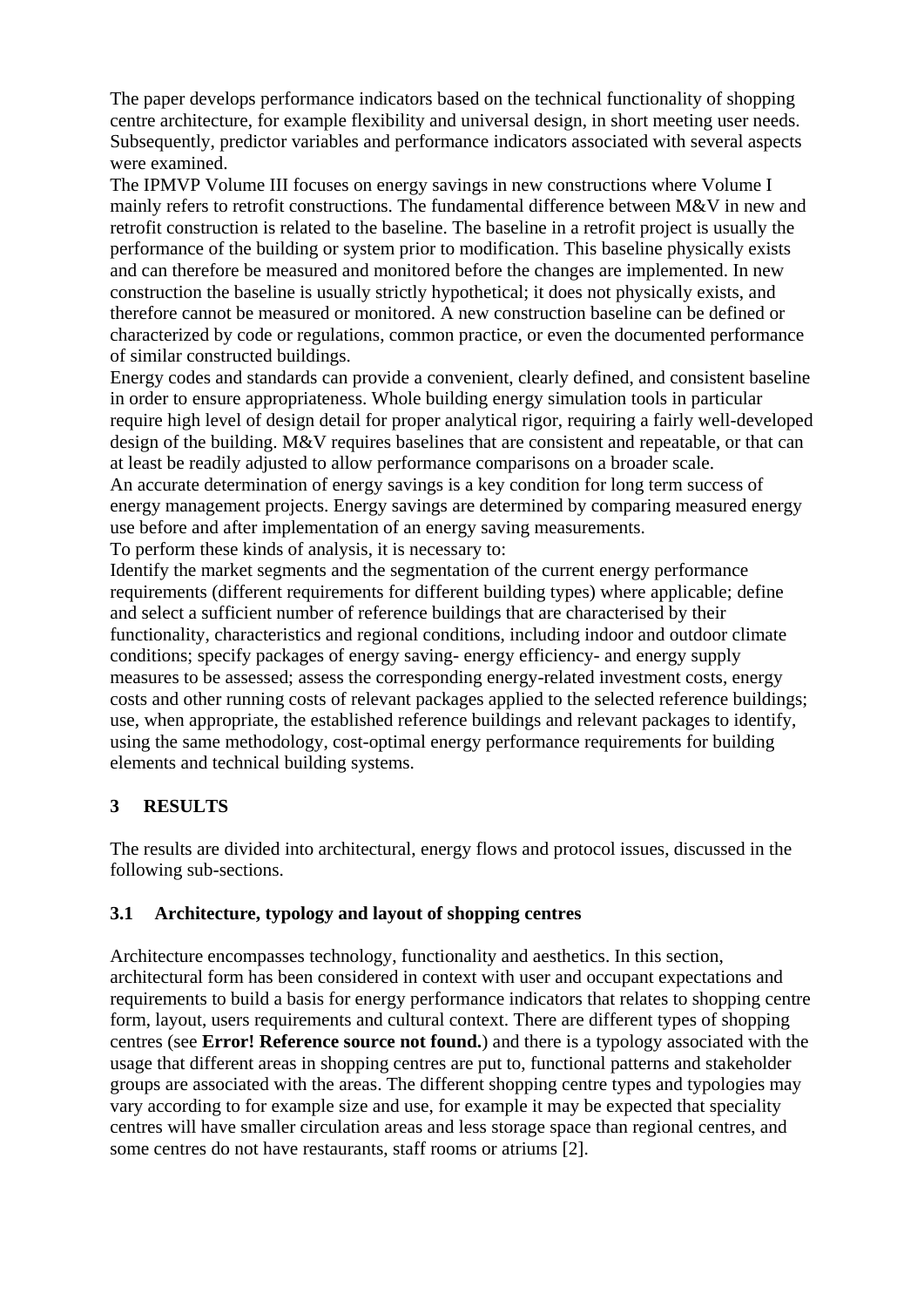| Location          | <b>Type of development</b>             | <b>Size</b>                             | GLA [m <sup>2</sup> ]               | <b>Anchor store</b>                                       | Trip purpose                    |
|-------------------|----------------------------------------|-----------------------------------------|-------------------------------------|-----------------------------------------------------------|---------------------------------|
| Town              | Neighbourhood centre/                  | Small                                   | $5,000 - 19,999$                    | Supermarket or                                            | Convenience                     |
| Centre            | community centre                       | shopping                                | m <sup>2</sup>                      | hypermarket                                               | shopping                        |
| Shopping/         | Speciality centre (market              | centres                                 | Usually 5,000                       | Traditional markets,                                      | Leisure,                        |
| urban             | halls, historical buildings,<br>other) |                                         | $m2$ and above                      | tourist shops                                             | convenience<br>shopping         |
| Out-of-           | Retail Park and Factory                |                                         | $5,000 - 30,000$                    | None                                                      | Household shopping,             |
| Town<br>Shopping/ | Outlets                                |                                         | m <sup>2</sup>                      |                                                           | Comparison<br>shopping, leisure |
| suburban          | Regional centre                        | Medium/<br>large<br>shopping<br>centres | $20,000 -$<br>79,999 m <sup>2</sup> | One or more<br>department stores                          | Comparison<br>shopping          |
|                   | Super-regional centre                  | Very large<br>shopping<br>centres       | $80,000 \text{ m}^2$ and<br>above   | Several department<br>stores.<br>entertainment<br>centres | Comparison<br>shopping, leisure |

Table 1: Shopping Centre typology [2].

|  | Table 2: Typical Areas in Shopping Centres [2]. |  |
|--|-------------------------------------------------|--|
|--|-------------------------------------------------|--|

| <b>Typology</b>                       | Main usage<br>Location |                                   |                             |                                      |                                   |                                                          |                                           |                                                                                  |
|---------------------------------------|------------------------|-----------------------------------|-----------------------------|--------------------------------------|-----------------------------------|----------------------------------------------------------|-------------------------------------------|----------------------------------------------------------------------------------|
|                                       |                        |                                   |                             |                                      | Common<br>areas                   | Shop/retail<br>areas                                     | <b>Behind the</b><br><b>Scenes</b>        |                                                                                  |
| Common<br>Areas                       | Circulation            | Main<br>horizontal<br>circulation | Vertical<br>circulatio<br>n | Emerge<br>ncy<br>exits               |                                   |                                                          |                                           |                                                                                  |
|                                       | Entrance               | Main entrance                     | Side<br>entrance            | From<br>car park                     |                                   | Within retail units and                                  |                                           |                                                                                  |
|                                       | Sanitary               | Toilets                           | Child<br>care               |                                      |                                   |                                                          |                                           |                                                                                  |
|                                       | Parking                | Entrance                          | Circulatio<br>n             | Parking                              |                                   | stalls                                                   | None                                      | and other                                                                        |
| Restaurants/<br>cafes/<br>Food courts | Entrance               | Seating                           | Service                     | Food<br>preparat<br>ion              | Atrium location Main usage areas  | Food serving<br>in-store and<br>restaurants              | Storage, staff Kitchens, prep,<br>storage | Pavement cafes Benches paths, play areas Outdoors                                |
| Shops/<br>Retail/<br>Other            | Entrance               | <b>Sales</b>                      | Service                     | <b>Staff</b><br>rooms $/$<br>storage | corridors<br>Atrium,              | Main retail                                              | rooms                                     | Temporary/<br>$\begin{array}{ll} \text{permandent} \\ \text{and} \\ \end{array}$ |
| Behind                                | Entrance               | Trolleys                          | <b>Trucks</b>               |                                      |                                   |                                                          |                                           |                                                                                  |
| the                                   | Storage                | Services                          | Waste                       |                                      |                                   |                                                          |                                           |                                                                                  |
| Scenes                                | <b>Technical</b> rooms | Pathway                           | <b>Shafts</b>               | Sanitary                             |                                   |                                                          |                                           |                                                                                  |
|                                       | Circulation            | Horizontal<br>circulation         | Vertical<br>circulatio<br>n | Emerge<br>ncy<br>exits               | None                              | rooms and waste areas<br>Storage, staff<br>in some units | Main usage<br>areas                       | Delivery waste<br>storage                                                        |
| Outdoors                              | Restaurants/<br>cafes  | Entrance                          | Seating                     | Service                              |                                   |                                                          |                                           |                                                                                  |
|                                       | Parking                | Circulation                       | Parking<br>lot              | Service                              | Benches, paths,<br>play areas and | permanent retail<br>Temporary or<br>units, or stalls     | waste storage<br>Delivery and             | Main usage                                                                       |
|                                       | Leisure                | Resting/<br>Recreation            | Seating                     | Other                                | other                             |                                                          |                                           | areas                                                                            |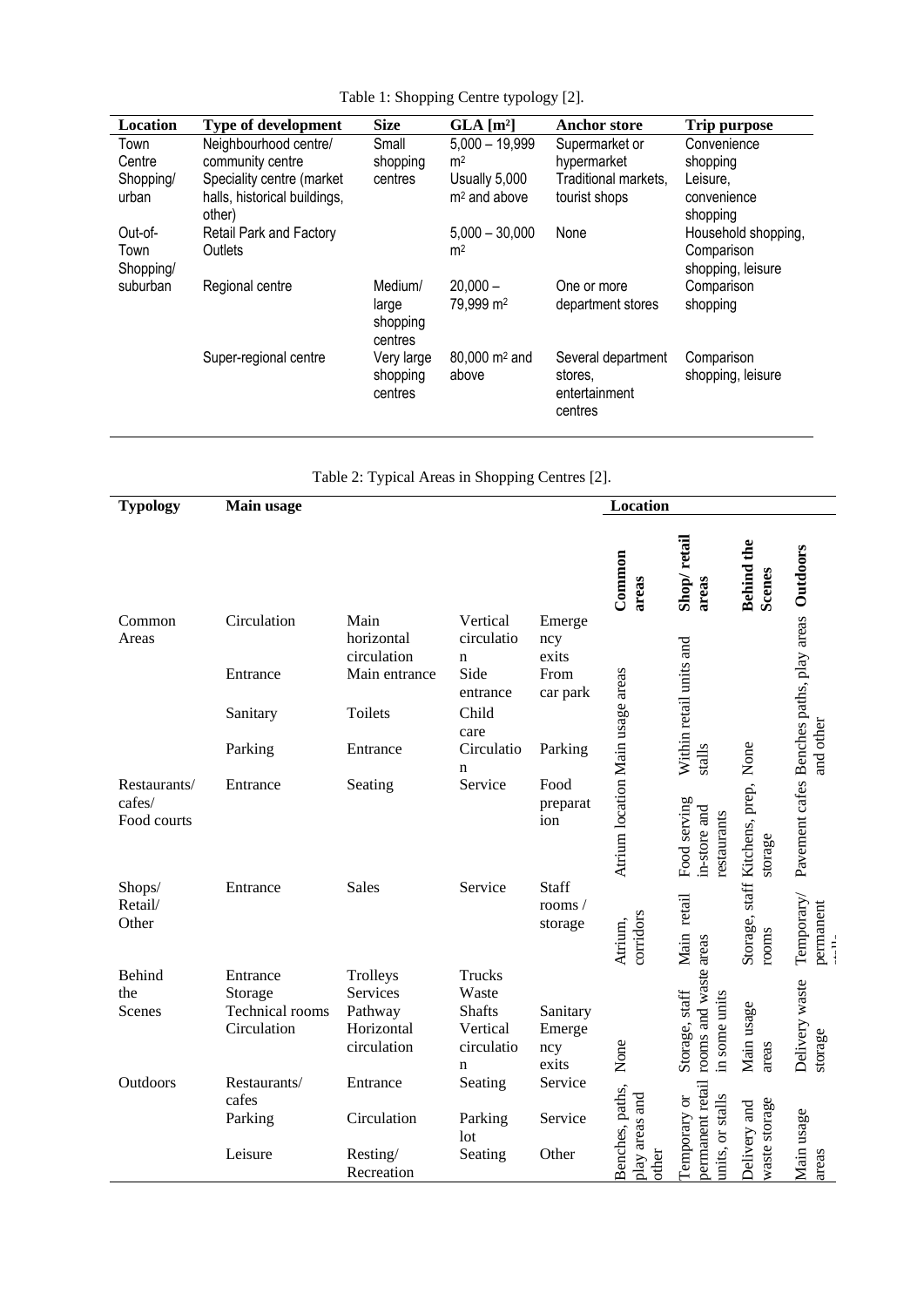Delivery area Containers

However, there are certain areas that may be considered standard for all shopping centres. Table 2 describes the five main areas in shopping centres, their usage and different locations within a centre and shows an overlap in usage, for example not all retail takes place in clearly defined retail units; some take place in common areas in temporary or permanent units. Restaurants, food courts and cafes may be found within retail units and on occasion stores may be found in restaurants and cafes. In addition, centres that offer leisure activities, or specialised functions like conference facilities, are typologies not covered in this overview. Typical examples which impose other usages include cinemas, bowling alleys, or swimming complexes. Hotels or apartments may also be located within shopping centres. For these typologies additional performance indicators apply which are not covered. Table 2 offers insight in the broad range of activities which take place in shopping centres, giving customer satisfaction requires a broad range of services from shops, toilets and deliveries, to technical rooms, child minders, cafes and car parks. The range of activity requires a complex and flexible physical structure, one that allows for, amongst other things, changing retail, demographic and technical needs.

# **3.2 Energy use and flows in shopping centres**

Shopping centres are complex buildings with specific needs. The use that different areas are put to affects energy consumption, whereas the different functional patterns and stakeholder groups influence energy use. They are also associated with specific requirements that make it relevant to consider different types of performance indicators.

In the scope of this analysis both ventilation indicators and requirements with a direct or an indirect effect on energy consumption in shopping centres are identified. When defining the relevance of performance indicators; legal requirements (i.e. for work environment), ownership or authority over parts of the centre, and cultural context also come into play. As a result of the underlining complexity of performance requirements in SC, it may also be useful to distinguish between causes of energy use within a functional sub-division, meaning energy divided by the functions which it is used (by end use or supply system), and organizational sub-divisions of energy use distinguished by who pays for the energy and thus is related to billing practice, tenant agreements, and contracts with energy supply carrier companies.

The first three are mainly linked to the demand side and indicators that represent the requirements that can be found in norms, standards and the like. While different stakeholder groups, organisation and contextual aspects like climate and energy availability, also define the relevance of performance indicators, and suggest which priorities should be given when performance requirements are in conflict. The latter interest groups and contextual aspects also form billing practices, sub-metering and indicators for dividing the operational energy costs.

# **3.3 Protocol for sub-metering**

Figure 1 illustrates a functional sub division of energy end use within a shopping centre. Starting with the energy supply and the technical services in place, the energy use associated with heating, cooling and electricity are structured by end use. The diagram is easiest to comprehend for centralized HVAC systems, but in principle the structure is the same for all installations localized in tenants' retail space. In a typical shopping centre there will exist several heating, or cooling loops and many electrical subdivisions (distribution boards) on top of various end uses of energy.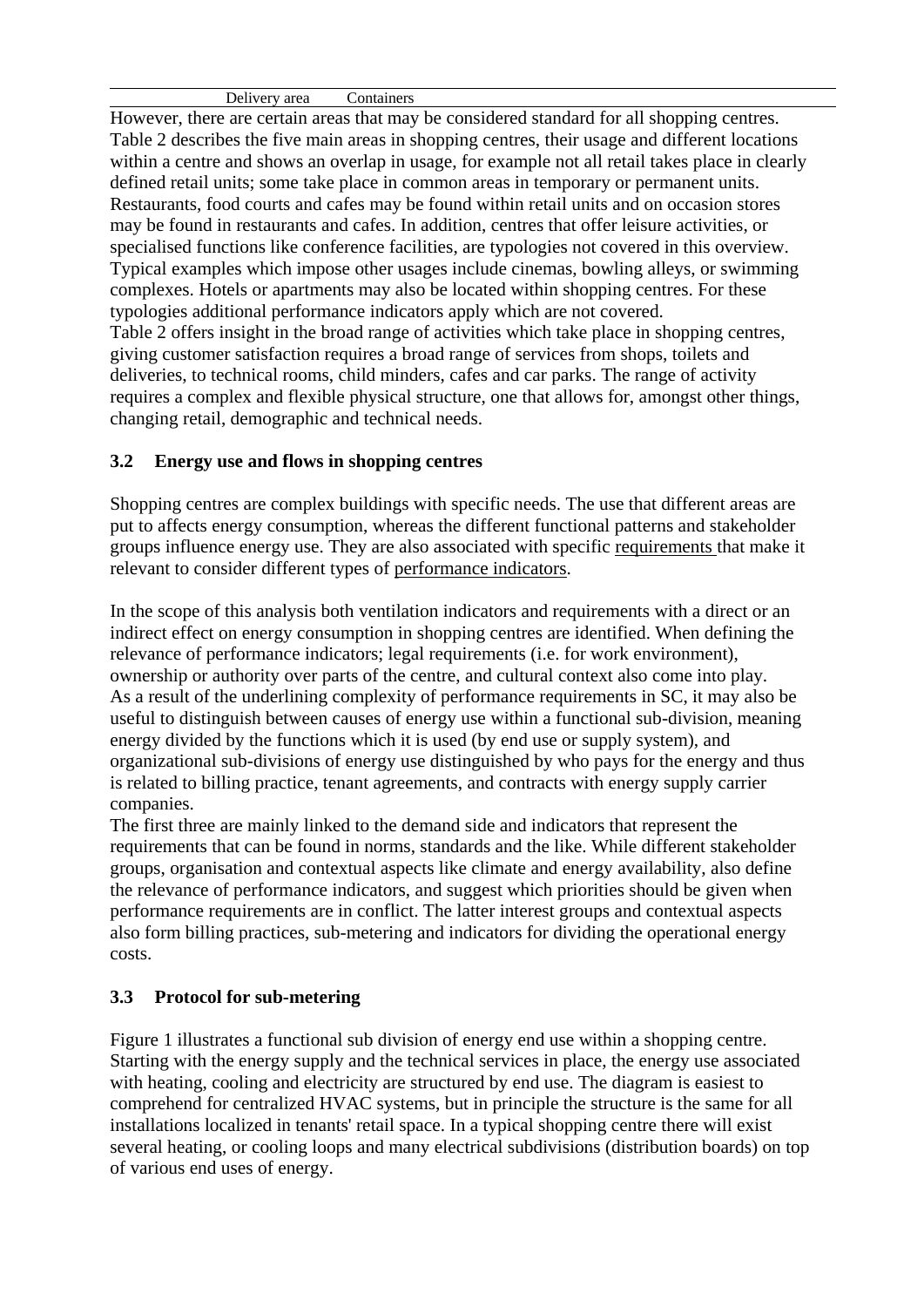The illustrated processes are usually in the control of facility managers and technical staff. A multitude of performance indicators can be related to this structure. Some performance indicators are important in the design and commissioning of the systems, other are of use in the day-to-day running of the centre. Reading the diagram from left to right, the potential of increasing energy efficiency lies both in production, distribution and end-use. Energy can be considered to follow function because energy in the end is used to meet requirements defined by the activities that take place in a shopping centre. In a SC, requirements are diversified by the type of tenants (shops, retail, restaurants, cafes, etc.), by the size of tenants rental space (stalls, retail units, independent anchor stores etc.), or by the type of spaces (common areas, offices, storage etc.). The different activities can be characterized by functional patterns for various groups; – opening hours for customers will differ from operational hours for technical services and lighting. Facility operation has to meet the requirements of staff before the shopping centre opens to the public. In shopping centres many tasks are performed outside of opening hours which require maintaining health and safety for the workers. Examples are cleaning, sanitation, loading and re-stocking of goods. In relation to this, the ratio of full operation of HVAC and lighting vs. opening hours or service hours is one index that could be used as a performance indicator.

| <--- Public infrastructure / Outside---> <---------- Behind the Scenes ----------> <- Common area / Shop, Retail, Other -> |                                     |                                               |                               |                                   |                               |  |  |
|----------------------------------------------------------------------------------------------------------------------------|-------------------------------------|-----------------------------------------------|-------------------------------|-----------------------------------|-------------------------------|--|--|
|                                                                                                                            | <b>BUILDING</b><br><b>PERIMETER</b> | <b>TECHNICAL</b><br><b>ROOMS</b>              | <b>COMMON</b><br><b>AREAS</b> | <b>TENANTS</b>                    |                               |  |  |
|                                                                                                                            |                                     |                                               |                               |                                   |                               |  |  |
| GRID<br><b>INTERACTION</b>                                                                                                 | EL. GENERATION /<br>OUTDOOR EL. USE | <b>EL. BASED HEATING</b><br><b>OR COOLING</b> | <b>FANS &amp; PUMPS</b>       | <b>DIRECT EL. USE</b>             | Local<br><i>installations</i> |  |  |
| <b>ELECTRICITY LOADS</b>                                                                                                   |                                     |                                               |                               |                                   |                               |  |  |
| Electricity subdivisions for various Services, Equipment, Lighting etc                                                     |                                     |                                               |                               |                                   |                               |  |  |
|                                                                                                                            |                                     | Total shared electricity consumption          |                               |                                   |                               |  |  |
|                                                                                                                            |                                     |                                               |                               | <b>Tenants electricity meters</b> |                               |  |  |

<--- Public infrastructure / Outside---> <---------- Behind the Scenes ----------> <- Common area / Shop, Retail, Other ->

|                                           | <b>BUILDING</b><br><b>PERIMETER</b> | <b>TECHNICAL</b><br><b>ROOMS</b><br>$\rightarrow$ Purchased energy for heating                                                | <b>COMMON</b><br><b>AREAS</b> | <b>TENANTS</b>                                      |                               |
|-------------------------------------------|-------------------------------------|-------------------------------------------------------------------------------------------------------------------------------|-------------------------------|-----------------------------------------------------|-------------------------------|
| <b>HEAT LOSS</b> /<br><b>ACCUMULATION</b> | <b>ENERGY</b><br><b>SOURCES</b>     | .HEAT GENERATION $\backslash$<br>HEAT EXCHANGE                                                                                | <b>DISTRIBUTION</b>           | <b>HEATING</b><br><b>DEMAND</b>                     | Local<br><i>installations</i> |
| <b>HEATING LOADS</b>                      |                                     | District Heating, El., Heat Pumps, Boilers, Heating Loop, DHW,<br>Gas, Oil, Biomass,   HRV, Solar Collectors. Ventilation Air |                               | Ventilation, Air-Curtains,<br>Radiators, Convectors |                               |

<--- Public infrastructure / Outside---> <---------- Behind the Scenes ----------> <- Common area / Shop, Retail, Other ->

|                                                                                     | <b>BUILDING</b><br><b>PERIMETER</b>    | <b>TECHNICAL</b><br><b>ROOMS</b>            | <b>COMMON</b><br><b>AREAS</b>    | <b>TENANTS</b>                                                                 |                               |  |
|-------------------------------------------------------------------------------------|----------------------------------------|---------------------------------------------|----------------------------------|--------------------------------------------------------------------------------|-------------------------------|--|
| <b>CONDENSER</b><br><b>HEAT / HEATING</b><br><b>SURPLUS</b><br><b>COOLING LOADS</b> | <b>HEAT SINK</b>                       | <b>COLD WATER</b><br><b>GENERATION</b>      | <b>DISTRIBUTION</b>              | <b>Example 15 Chilled water consumption</b><br><b>COOLING</b><br><b>DEMAND</b> | Local<br><i>installations</i> |  |
|                                                                                     | <b>Free Cooling,</b><br>Condensers, DX | <b>Cooling Machines,</b><br>Dual Heat Pumps | Cooling Loop,<br>Ventilation Air | Ventilation, Fan Coils, Radiant<br>Panels, Refrigeration Units                 |                               |  |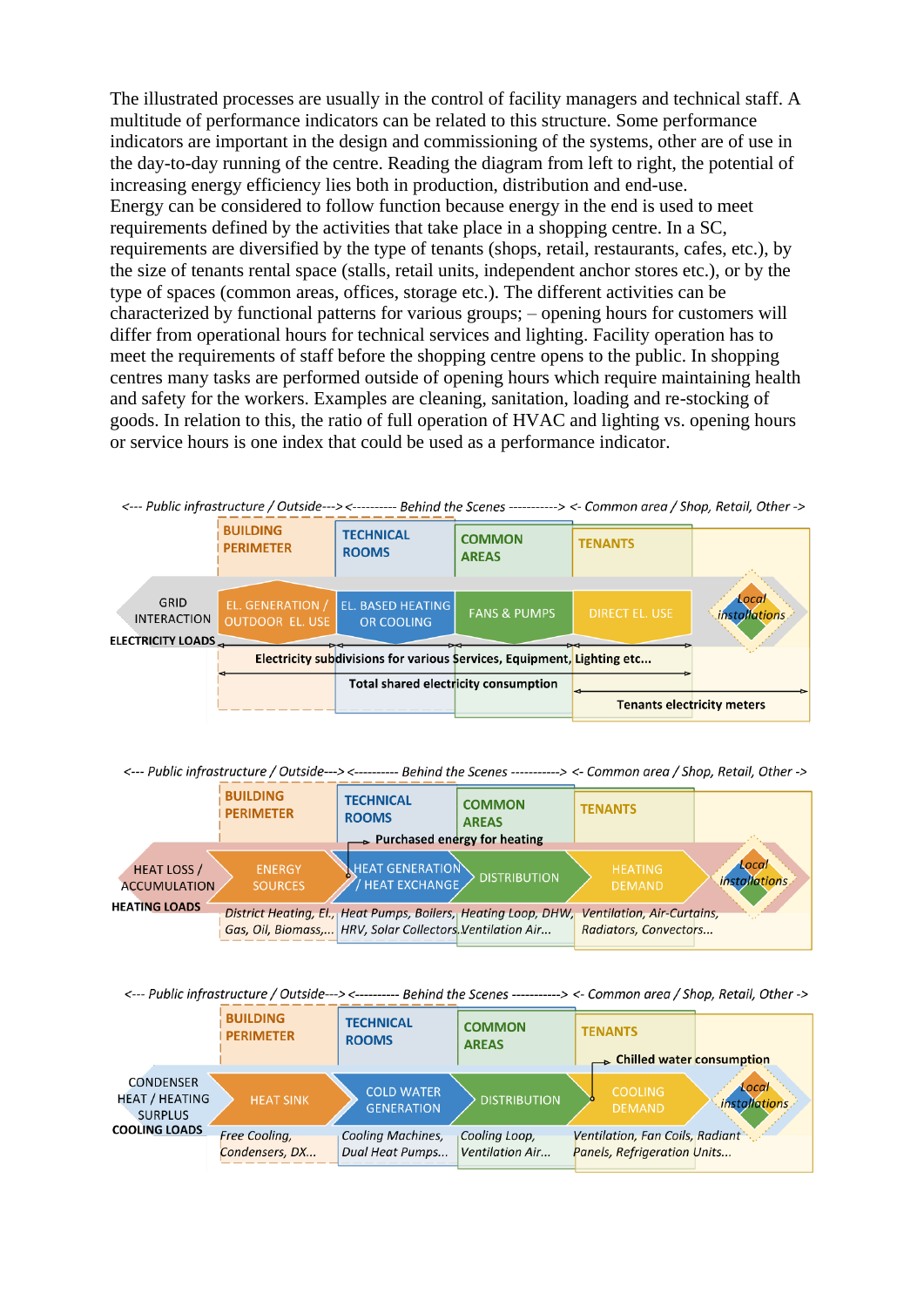Figure 1 – Sub division of energy flows (electricity and thermal) associated with different end uses.

Therefore, six performance concepts are identified which form the structure of the next sections, all with contextual relevance to energy use and supply of energy in SC: Concepts with functional element sub-division:

- Energy follows function
- Energy follows form
- Energy follows user needs

Concepts with organizational element sub-division:

- Energy follows stakeholders
- Energy follows organization
- Energy follows availability

The different concepts are explained in more detail in Haase and Skeie (2015).

#### **3.4 The role of key performance indicators**

In typical shopping centres the retail units are often heated, cooled and ventilated separately from the common areas. The same retail units are often also connected to the central spaces by large open doorways through which air, odours, light, and noise exchanges occur, effectively linking the different spaces. This limits the accuracy of heating, cooling and ventilation assessments. Key performance indicators based on floor area can be used, but it is challenging to meet performance requirements, to keep within accepted limits of comfort and meet retailer needs in such an open indoor environment, where different spaces inside the shopping centre are effectively linked.

Comfort needs, however, are also socially constructed. In the design process, operation, meetings between tenant associations and management, labour meetings performance indicators can be important quantitative statements to meet user needs with regard to comfort and ensure high energy performance. Also building code requirements related to work space specifications can have an influence on the design choices. Access to daylight for shop workers e.g. is of importance for those shops that do not have direct access to daylight due to its location within the shopping centre.

Organisational forms can be observed in Real estate companies, property companies, management companies, facilities companies (outsourcing or within the same owner company) and tenant associations. Contracts between those organisations and the indicators used in those agreements are often based on KPIs which offers potential for introducing energy intensity related KPIs.

Nowadays, it is a challenge to transform the current energy system into modular power generation in order to improve the quality and the reliability of the electricity supply. The renewable energies and efficient solutions can overcome the oversizing problem of the electrical infrastructure for meeting the energy demand peaks as well as the energy transmission losses. It is important to operate with KPIs that can help to distribute energy production within the centre. However, the incorporation of renewable system in shopping centres must take into account that some problems in the supply can appear given its dependence of the climate conditions as well as the affections in the quality of the grid since they can generate frequency and voltage fluctuations and outages. Furthermore, any interaction in the grid must consider the grid capacity for admit new compounds.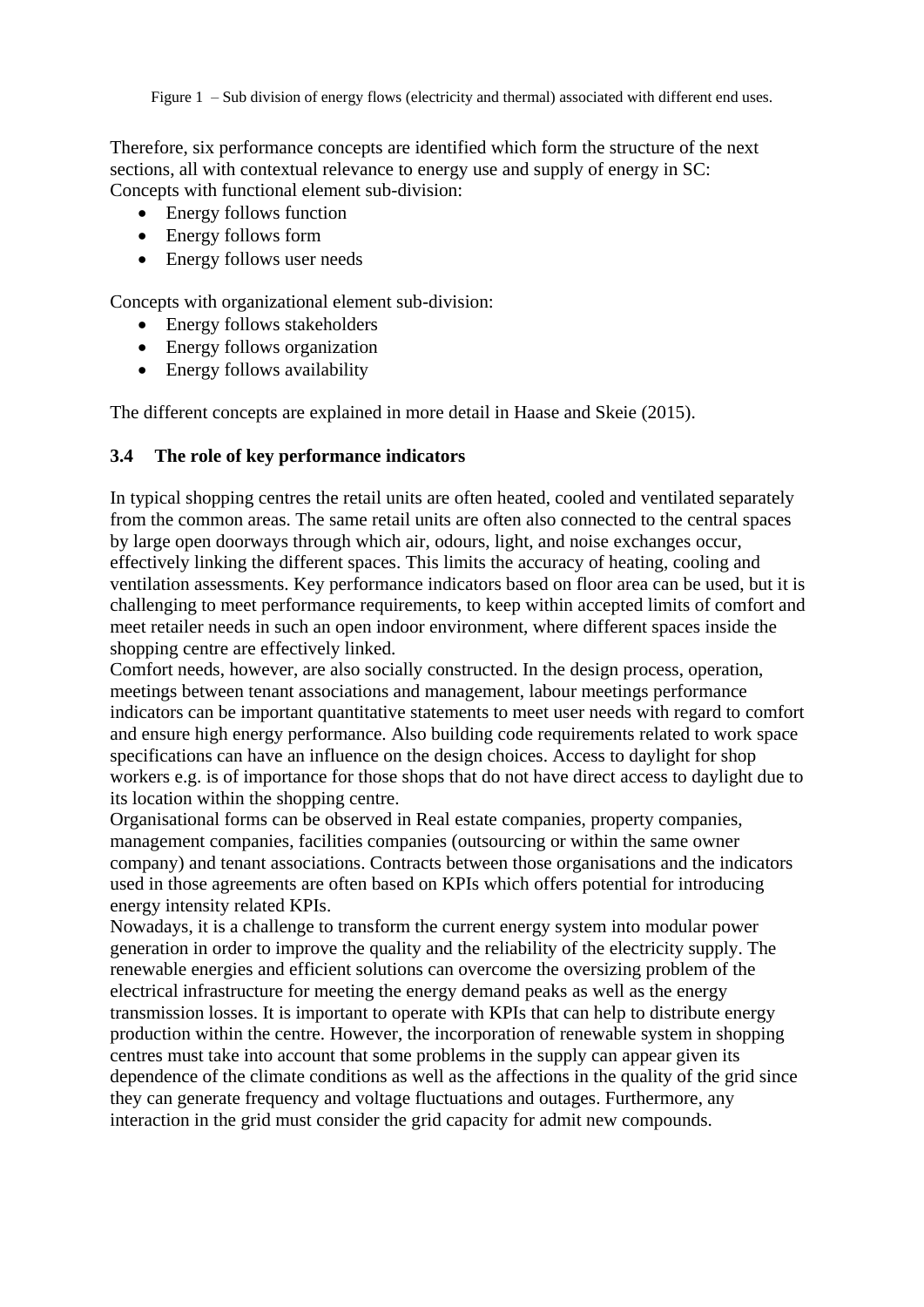

Figure 2 – Schematic description of procedure

The HVAC (heating, ventilating, and air conditioning) system is responsible for providing the thermal and hygienic needs of a shopping centre. An efficiently designed and operated building and HVAC system reduces the amount of energy needed to control hydrothermal conditions and air flow in a space. In addition to the passive solutions regarding thermal insulation, natural ventilation and solar gain controls there are specific solutions regarding the HVAC system, that promise to lead to energy savings. To reduce the consumption associated with HVAC the focus must be on:

- energy efficient equipment
- energy flux strategy
- equipment control and management.

#### Energy efficient equipment and components

The current equipment could be replaced with ones with greater efficiencies.

This is especially true when the existing systems are old, inefficient or malfunctioning. Some of the main predictor variables include:

- Efficiency of the heating system (boiler, Heat pumps, Combined heat and power (coand tri-generation, Biomass boiler or District heating)
- Efficiency of air-conditioning systems (e.g., chillers);
- Efficiency of ventilation system
- Presence and efficiency of heat recovery systems;
- Performance parameters of economisers;
- Efficiency of auxiliary devices

The type of distribution system (radiant floor or ceiling, fan coils or primary air) should be also considered as a predictor variable with special attention to the efficiency of auxiliaries (e.g., fans, motors) and to the correct size of equipment and balance systems.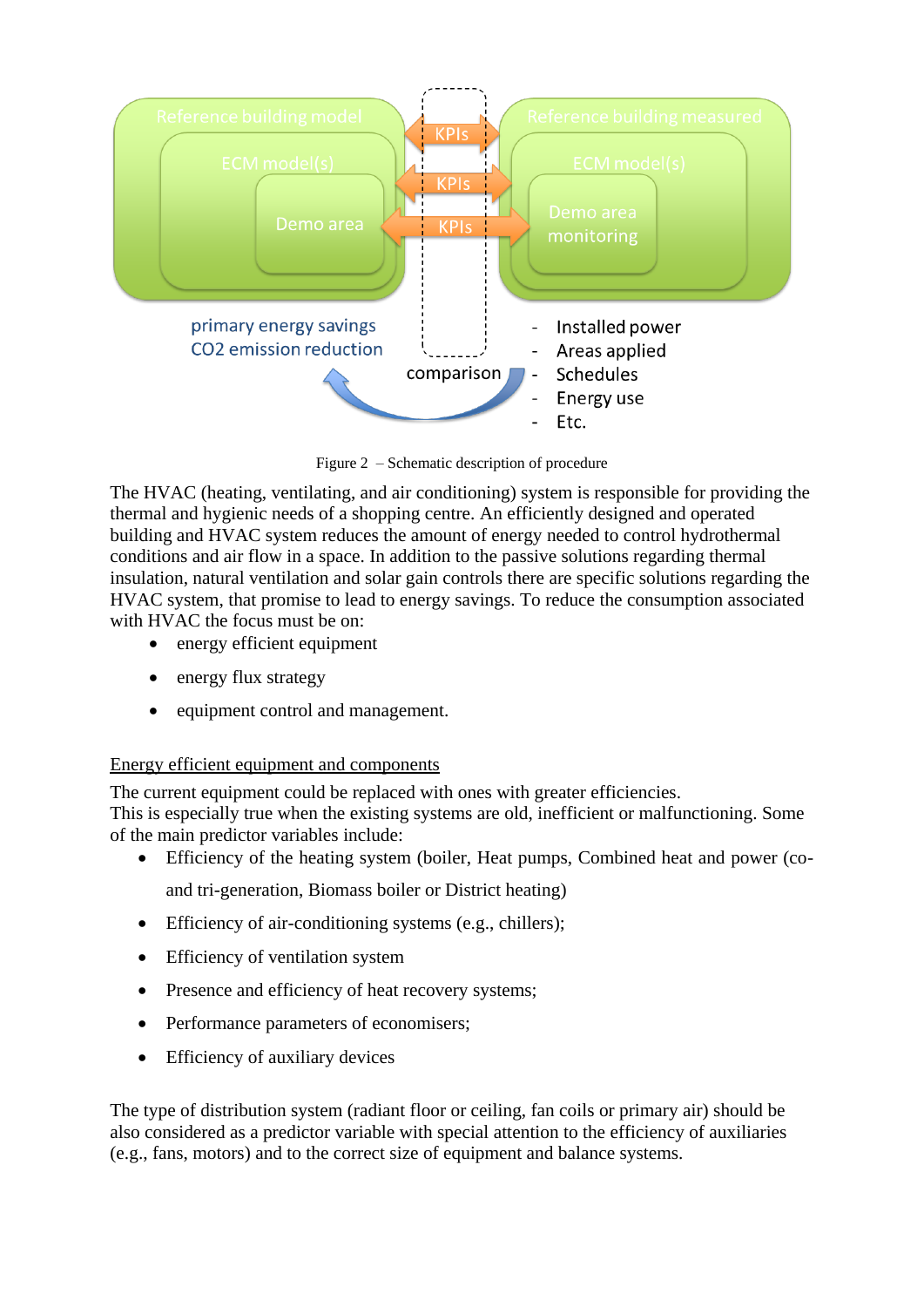### Energy flux strategy and recovery

The recovery factor of the heat waste recovery system and the performance of free cooling should be considered. Thermal layout is important because it influences which thermal synergies (e.g., thermal cascade) can be exploited. For instance, the existence of interconnections and the supply and return temperatures of the refrigeration and heating/cooling duct are important predictor variables.

# Equipment control and management

Building system control and management strategies in shopping centres and retail buildings are crucial to ensure correct operation. The operation should therefore be regulated by a central unit (building management system – BMS) acquiring information from the field and deciding the best strategies to deliver the required conditions for each zone and tenant. Control strategies are very powerful predictor variables (on/off set points, temperature and rate set points etc.)

# **4 DISCUSSION**

The shopping centre market has changed from a fairly homogeneous, mass consumption market to one that is fragmented according to for example taste and lifestyles, reflecting a diverse and changing society. Shopping centre architecture therefore needs to meet needs of consumers who are more sophisticated and demanding. During the rehabilitation process it is important to keep in mind the four main stakeholders groups, namely customers, management, tenants and community. An integrated design process is needed that takes into account the goal to develop future markets where good architecture contributes to low-energy use, attractive trading jobs and meeting spaces, and thereby supporting the activities of all four groups. For Energy conservation measures (ECM) this implies a specific set of procedures in order to be able to implement these concepts in a measurement and verification of demonstration areas:

- 1. Comparison of key performance indicators (KPIs) in reference building model with measured data (e.g. electricity bill, district heating bill)
- 2. Definition of KPIs for reference model
- 3. Deduction of KPIs from reference model for ECM model
- 4. Deduction of KPIs from ECM model for demonstration area (e.g. installed power, schedules, areas, etc.)
- 5. Use of new KPIs for demo area
- 6. Comparison of monitoring KPIs with KPIs in demo area
- 7. Use of same KPIs in similar areas within the ECM model
- 8. Comparison of monitoring KPIs with KPIs in ECM model
- 9. Comparison of KPIs in ECM model with KPIs in reference model
- 10. Calculation of KPIs (e.g. energy consumption divided into electricity, energy need for heating and cooling, ventilation) for whole shopping centre
- 11. Calculation of KPIs for whole shopping centre (e.g. primary energy savings, CO2 emission reduction, based on comparison with base case)

# **5 CONCLUSION**